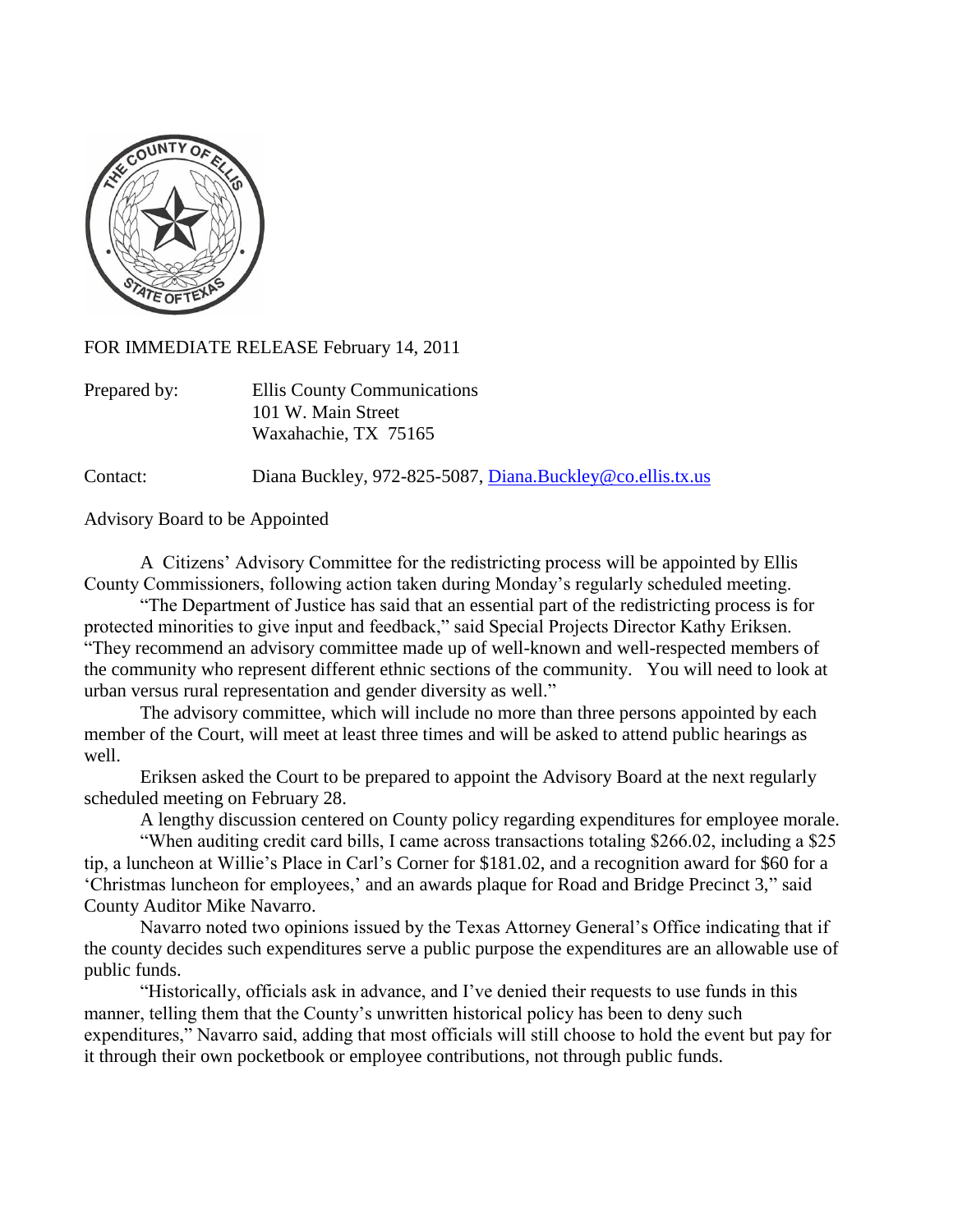"The one exception has always been the county"s annual employee appreciation dinner and awards banquet that services every department," he concluded. "It could become a situation if every department chose to use funds in that way."

Commissioner Heath Sims, pct. 3, argued that his department "enjoyed that meal better in December than something done at a different time of the year." This year's annual employee appreciation dinner was held on February 11, with employees having been notified of the date several months ago.

"It"s hard to spend taxpayer money on something like this, except for the one dinner that is for all the departments," said Commissioner Ron Brown, pct. 4.

"We have our yearly function county-wide – I believe that is how as a county we show our appreciation for our employees," said Commissioner Dennis Robinson, pct. 1. "If we choose to do something extra for our staff, I believe we should do that, but that it should be paid for from our personal funds. I did the same thing at Christmastime, but I expended my own funds to do that. What Commissioner Sims has done is to set an example for all the other elected officials that this is OK to spend taxpayer money in this manner. I think we should lead by example."

"I definitely think we need a policy, and it would be best if it would go through the Court prior to the expenditure for one of those things," added Commissioner Bill Dodson, pct. 2.

"As much as we like to recognize our employees, I think because of the precedent and because of the potential for abuse by someone who is not being responsible, it is better to have a policy in place and a way to handle the recognition that is consistent," said County Judge Carol Bush.

No official action was taken on the item, but the consensus was that Sims should repay the funds and county staff members were directed to draft a policy to be approved by the Court at a future meeting.

"If the Court says that \$266 is not money we will spend, that's fine, we will finance it," said Sims. "I will go back today and talk with my guys and we will come in and bring it in."

In other business, Commissioners:

- Took no action on a proposal to donate two surplus cruisers to the City of Milford Police Department;
- Did not hear a planned update of the Prairielands Groundwater Conservation District;
- Approved a resolution in support of the City of Midlothian in its pursuit of legislation creating the "Windsor Hills Municipal Management District #1", which is located entirely within the Midlothian city limits and is not a taxing entity;
- Accepted a grant of \$5,000 from the Texas Department of Agriculture for eradication of feral hogs;
- Heard a presentation of the Sheriff"s Annual Racial Profiling report;
- Heard a presentation of Constable Precinct 2"s Annual Racial Profiling Report;
- Authorized Constable Precinct 2 to appoint one additional, non-paid reserve Deputy Constable;
- Approved a resolution requesting the  $82<sup>nd</sup>$  Texas Legislature to support funding of the AirCheck Texas Drive a Clean Machine Program and of the Ellis County Emissions Enforcement Program, both of which are funded through special purpose fees;
- Authorized execution of the renewal clause of the county"s contract with Emergency Communications Network to provide the CodeRed Telephone Warning System service throughout the county, as funded through a 2010 State Homeland Security Program grant;